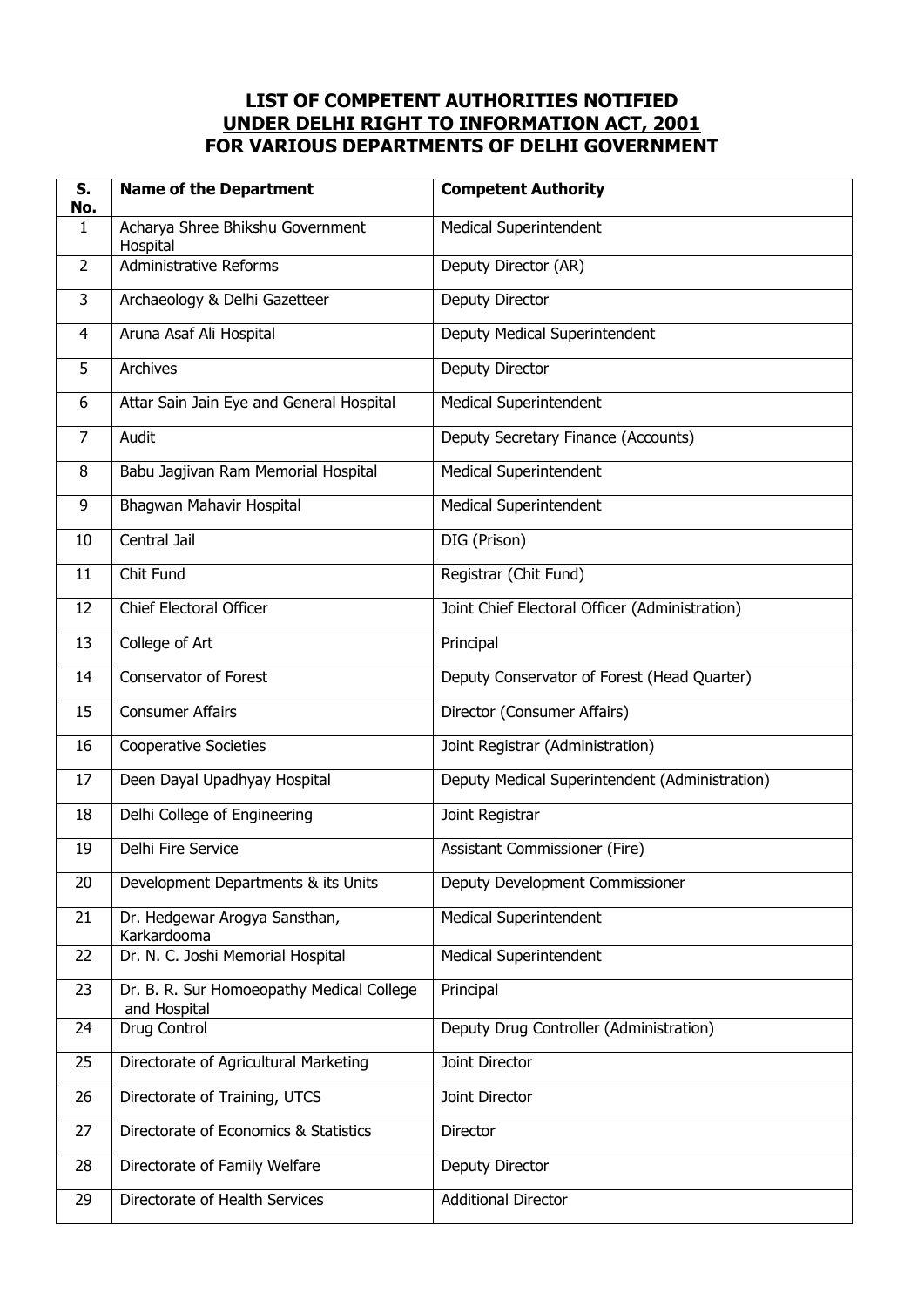| 30 | Directorate of Small Savings               | Joint Director                                                                                                                                                                                               |
|----|--------------------------------------------|--------------------------------------------------------------------------------------------------------------------------------------------------------------------------------------------------------------|
| 31 | <b>Divisional Commissioner Office</b>      | Additional District Magistrate (HQ) Deputy Commissioner                                                                                                                                                      |
|    | Offices of the Deputy Commissioners, Delhi | concerned                                                                                                                                                                                                    |
| 32 | <b>Education Department</b>                | Dy. Director of Education District East in respect of<br>matters relating to East District                                                                                                                   |
|    |                                            | Dy. Director of Education<br>District North in respect of matters relating to North<br><b>District</b>                                                                                                       |
|    |                                            | Dy. Director of Education<br>District North-East in respect of matters relating to North-<br><b>East District</b>                                                                                            |
|    |                                            | Dy. Director of Education<br>District North-West (A) in respect of matters relating to<br>North-West (A) District                                                                                            |
|    |                                            | Dy. Director of Education<br>District North-West (B) in respect of matters relating to<br>North-West (B) District                                                                                            |
|    |                                            | Dy. Director of Education<br>District South in respect of matters relating to South<br><b>District</b>                                                                                                       |
|    |                                            | Dy. Director of Education<br>District South-West (A) in respect of matters relating to<br>South-West (A) District                                                                                            |
|    |                                            | Dy. Director of Education<br>District South-West (B) in respect of matters relating to<br>South-West (B) District                                                                                            |
|    |                                            | Dy. Director of Education<br>District West (A) in respect of matters relating to West (A)<br><b>District</b>                                                                                                 |
|    |                                            | Dy. Director of Education<br>District West (B) in respect of matters relating to West (B)<br><b>District</b>                                                                                                 |
|    |                                            | Dy. Director of Education<br>District Central in respect of matters relating to Central<br><b>District</b>                                                                                                   |
|    |                                            | Dy. Director of Education<br>District New Delhi in respect of matters relating to New<br>Delhi District                                                                                                      |
|    |                                            | Dy. Director of Education (Act)<br>in respect of matters relating to aided and un-aided<br>schools                                                                                                           |
|    |                                            | Addl. Director of Education (Admn.) in respect of matters<br>relating to Head Quarter, Patrachar, Science & TV, Sports,<br>Physical Education and issues other than those covered by<br>respective Districts |
|    |                                            | Addl. Director of Education (Act) in matters relating to<br>aided/unaided schools                                                                                                                            |
| 33 | Employment                                 | Joint Director                                                                                                                                                                                               |
| 34 | Environment                                | Deputy Secretary                                                                                                                                                                                             |
| 35 | <b>Excise</b>                              | Deputy Commissioner                                                                                                                                                                                          |
| 36 | Finance                                    | <b>Additional Secretary</b>                                                                                                                                                                                  |
| 37 | Food & Supplies                            | Addl. Commissioner (Administration)                                                                                                                                                                          |
| 38 | Forensic Science Laboratory                | Director, In-charge                                                                                                                                                                                          |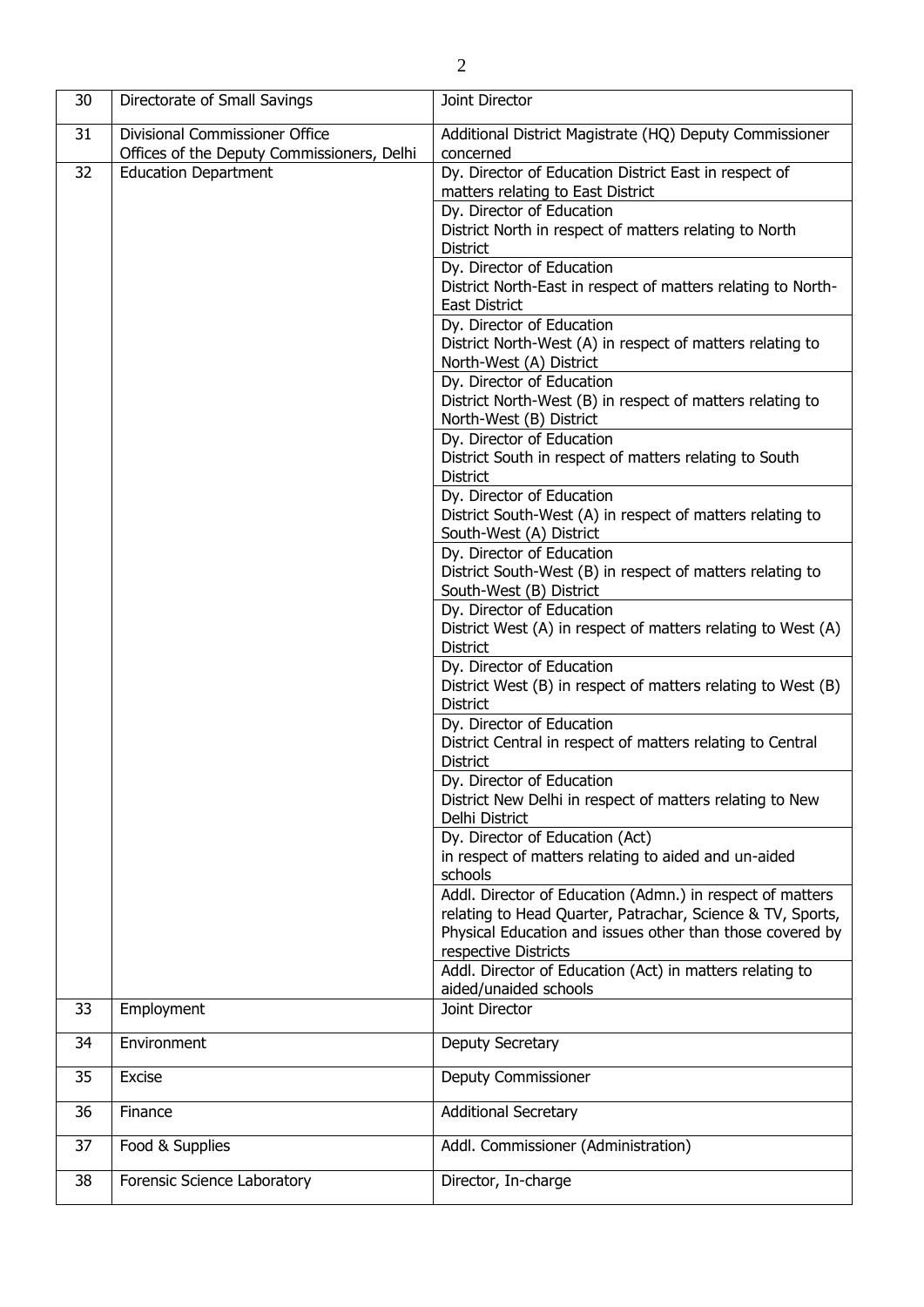| 39 | General Administration Department                                               | Deputy Secretary (GAD)                                                     |
|----|---------------------------------------------------------------------------------|----------------------------------------------------------------------------|
| 40 | Govind Ballabh Pant Hospital                                                    | <b>Medical Superintendent</b>                                              |
| 41 | Guru Gobind Singh Government Hospital                                           | <b>Medical Superintendent</b>                                              |
| 42 | Guru Nanak Eye Centre                                                           | Deputy Medical Superintendent                                              |
| 43 | <b>Gurudwara Election</b>                                                       | <b>Election Officer</b>                                                    |
| 44 | Guru Teg Bahadur Hospital                                                       | Additional Medical Superintendent                                          |
| 45 | Health and Family Welfare                                                       | Additional Secretary (Health-1)                                            |
| 46 | <b>Higher Education</b>                                                         | Deputy Director                                                            |
| 47 | Home Department                                                                 | Additional Secretary (Home-1)                                              |
| 48 | Home Guards and Civil Defence                                                   | Deputy Commandant General<br>Home Guards-cum-Deputy Director Civil Defence |
| 49 | Directorate of Indian System of Medicine<br>and Homoeopathy                     | Joint Director                                                             |
| 50 | <b>Industries</b>                                                               | Joint Director of Industries (Administration)                              |
| 51 | <b>Information and Publicity</b>                                                | Deputy Director (Administration)                                           |
| 52 | <b>Information and Technology</b>                                               | <b>Additional Secretary</b>                                                |
| 53 | <b>Irrigation and Flood Control</b>                                             | SSW to Chief Engineer                                                      |
| 54 | Jag Pravesh Chandra Hospital                                                    | Medical Superintendent                                                     |
| 55 | Labour Department                                                               | Joint Labour Commissioner (Administration)                                 |
| 56 | Lal Bahadur Shastri Hospital                                                    | Medical Superintendent                                                     |
| 57 | Language, Art and Culture Department<br>including its Academies and other Units | Joint Secretary                                                            |
| 59 | Law and Judicial Department                                                     | Joint Secretary                                                            |
| 60 | Delhi Legislative Assembly Secretariat                                          | Secretary (LAS)                                                            |
| 61 | Lok Nayak Hospital                                                              | Director (Administration)                                                  |
| 62 | Maharishi Balmiki Hospital                                                      | <b>Medical Superintendent</b>                                              |
| 63 | Mahila Institute of Technology                                                  | Principal                                                                  |
| 64 | Manpower and Employment                                                         | Joint Director                                                             |
| 65 | Maulana Azad Institute of Dental Science                                        | Director Principal                                                         |
| 66 | Maulana Azad Medical College                                                    | Deputy Director (Administration)                                           |
| 67 | National Cadet Core                                                             | Deputy Director General                                                    |
| 68 | Nehru Homoeopathy Medical College and<br>Hospital                               | Principal                                                                  |
| 69 | Planning Department                                                             | Joint Director                                                             |
| 70 | Power Department                                                                | <b>Additional Secretary</b>                                                |
| 71 | Prevention and Food Adulteration                                                | Joint Director                                                             |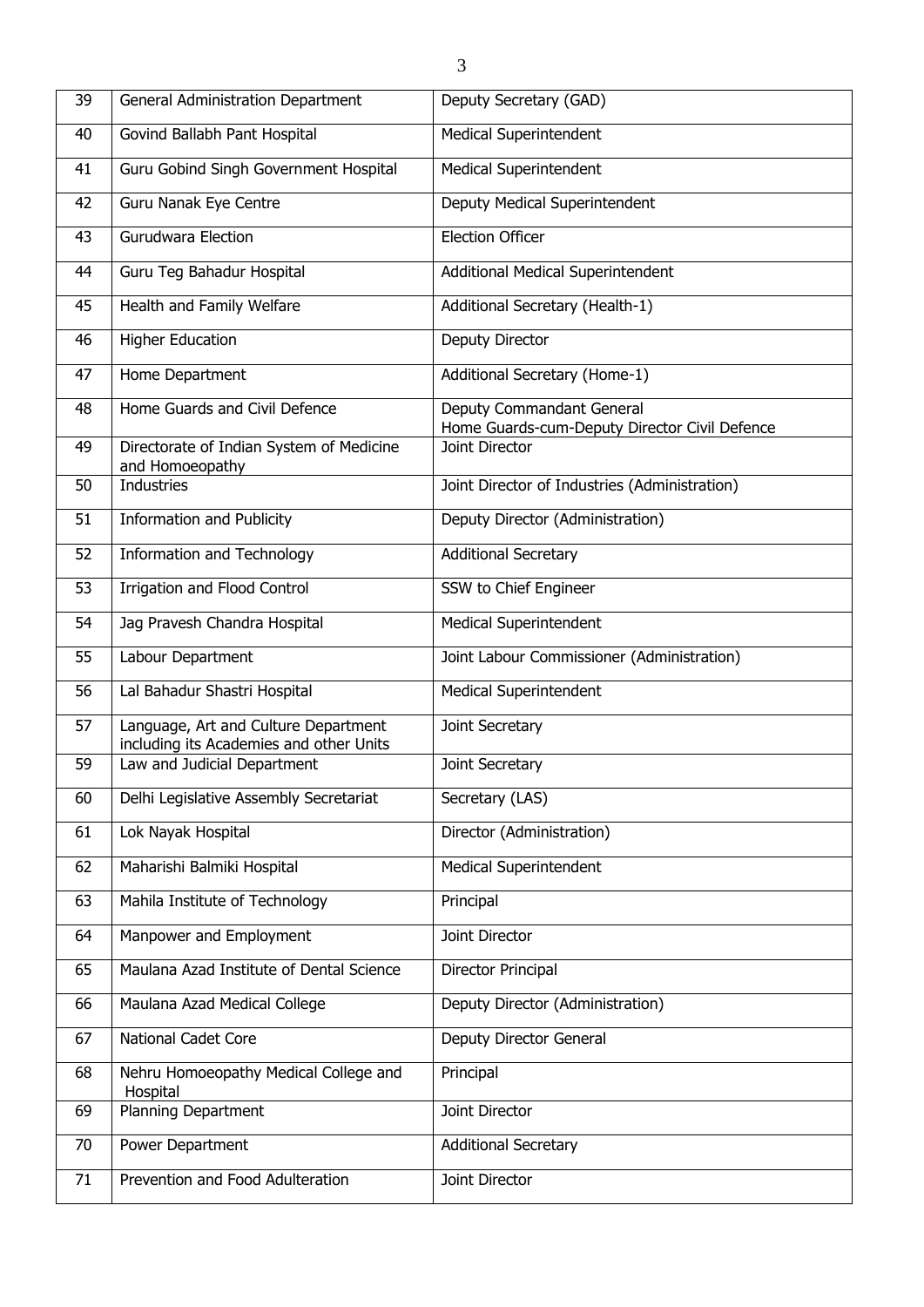| 72 | Pt. Madan Mohan Malviya Hospital                              | <b>Medical Superintendent</b>                                                           |
|----|---------------------------------------------------------------|-----------------------------------------------------------------------------------------|
| 73 | Public Works Department                                       | Engineer Officer to Chief Engineer in respect of matters<br>pertaining to PWD Zone-I.   |
|    |                                                               | Engineer Officer to Chief Engineer in respect of matters<br>pertaining to PWD Zone-II.  |
|    |                                                               | Engineer Officer to Chief Engineer in respect of matters<br>pertaining to PWD Zone-III. |
|    |                                                               | Engineer Officer to Chief Engineer in respect of matters<br>pertaining to PWD Zone-IV.  |
|    |                                                               | Director (Personnel) in respect of matters other than<br>Zone-I, II, III & IV.          |
| 74 | Principal Pay and Accounts Office                             | Deputy Controller of Accounts (Administration)                                          |
| 75 | Prohibition                                                   | Joint Director                                                                          |
| 76 | Prosecution                                                   | Chief Prosecutor (North District)                                                       |
| 77 | Rajiv Gandhi Super Specialty Hospital                         | Medical Superintendent                                                                  |
| 78 | Rao Tula Ram Memorial Hospital                                | Medical Superintendent                                                                  |
| 79 | Sales Tax Department                                          | Additional Commissioner (Administration)                                                |
| 80 | Sanjay Gandhi Memorial Hospital                               | Deputy Medical Superintendent                                                           |
| 81 | Sardar Vallabh Bhai Patel Hospital                            | Medical Superintendent                                                                  |
| 82 | Services Department                                           | Joint Secretary (Services)                                                              |
| 83 | Social Welfare Department/Rehabilitation<br><b>Services</b>   | Director, DSW                                                                           |
| 84 | Satyawadi Raja Harish Chander Hospital                        | <b>Medical Superintendent</b>                                                           |
| 85 | Tourism Department                                            | Deputy Director                                                                         |
| 86 | Training and Technical Education                              | Joint Director (Administration)                                                         |
| 87 | <b>Transport Department</b>                                   | Joint Director (Administration)                                                         |
| 88 | Weight and Measures                                           | Controller                                                                              |
| 89 | Welfare of Scheduled Caste/Scheduled<br><b>Tribes</b>         | Deputy Director (SCP)                                                                   |
| 90 | Women & Child Development                                     | Director, WCD                                                                           |
| 91 | Urban Development                                             | <b>Additional Secretary</b>                                                             |
| 92 | Land and Building Department                                  | Additional Secretary (Administration)                                                   |
| 93 | Public Works Department Secretariat and<br>Housing Department | Additional secretary (PWD)                                                              |
| 94 | Directorate of Vigilance including<br>Anti Corruption Branch  | Joint Secretary (Vigilance)                                                             |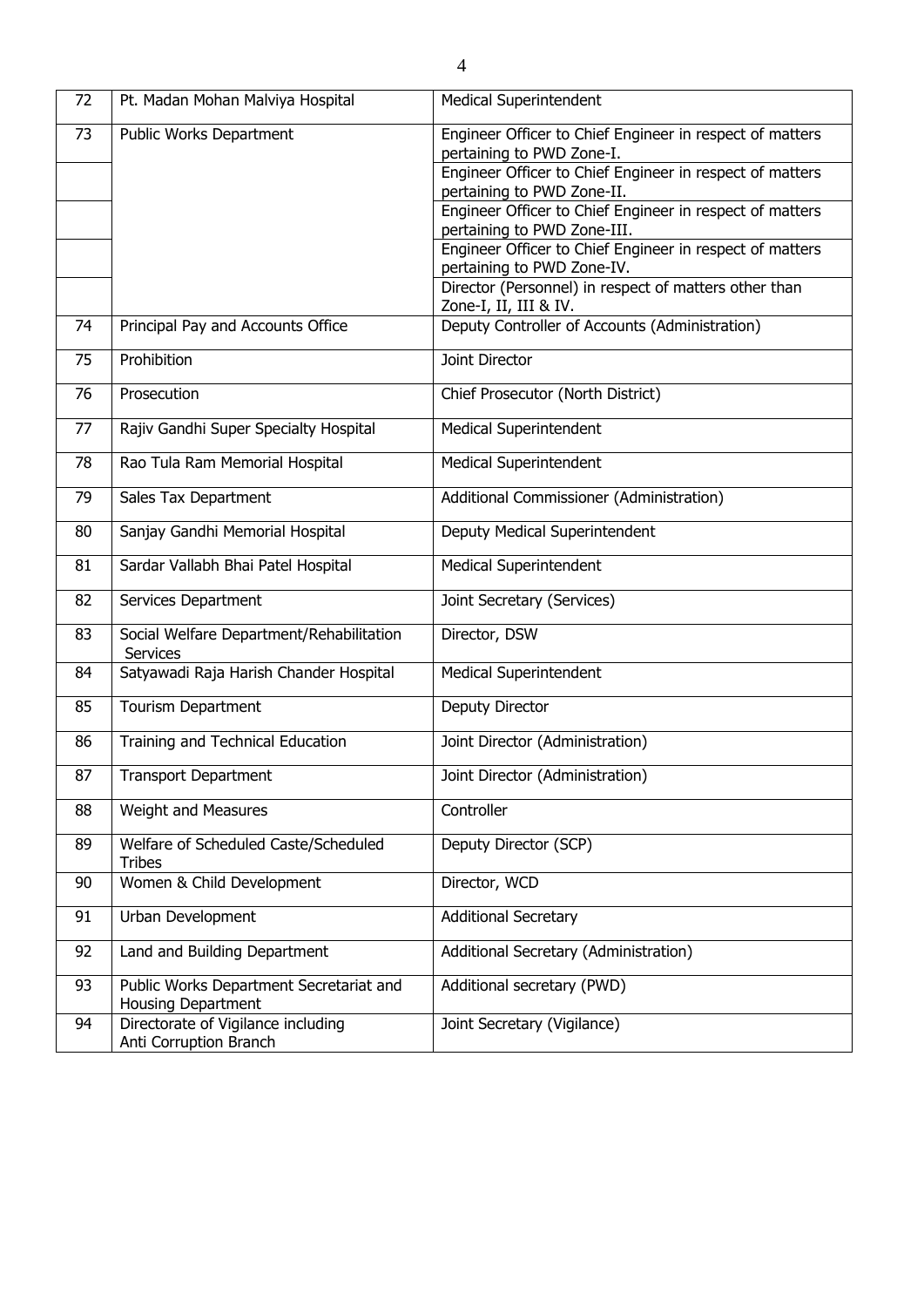## **LIST OF COMPETENT AUTHORITIES NOTIFIED UNDER DELHI RIGHT TO INFORMATION ACT, 2001 IN RESPECT OF AUTONOMOUS BODIES/UNDERTAKINGS/LOCAL BODIES**

| S.<br>No.      | <b>Name of the Department</b>                                             | <b>Competent Authority</b>                  |
|----------------|---------------------------------------------------------------------------|---------------------------------------------|
| $\mathbf{1}$   | Ayurvedic and Unani Tibbia College and<br><b>Allied Units</b>             | Principal                                   |
| $\overline{2}$ | Board of Ayurvedic and Unani System of<br>Medicine                        | Registrar                                   |
| 3              | Central Accident and Trauma Service                                       | Project Administrator                       |
| 4              | College of Pharmacy                                                       | Principal                                   |
| 5              | Commission for Other Backward Classes                                     | Member Secretary                            |
| 6              | Delhi State Civil Supplies Corporation<br>Limited                         | Managing Director                           |
| $\overline{7}$ | Delhi Tourism and Transport<br>Development Corporation                    | <b>Managing Director</b>                    |
| 8              | Delhi State Industrial Development<br>Corporation Limited                 | General Manager (Head Quarter)              |
| 9              | Delhi Agricultural Marketing Board                                        | Joint Secretary (Marketing)                 |
| 10             | Delhi Bhartiya Chikitsa Parishad                                          | Registrar                                   |
| 11             | Delhi Cantonment Board                                                    | Deputy Cantonment Executive Officer         |
| 12             | Delhi Commission for Women                                                | Member Secretary to Commission              |
| 13             | Delhi Consumers Cooperative Wholesale<br><b>Stores Limited</b>            | Administrator                               |
| 14             | Delhi Cooperative Housing Finance<br>Corporation Ltd.                     | General Manager                             |
| 15             | Delhi Energy Development Agency                                           | Project Director                            |
| 16             | Delhi Electricity Regulatory Commission                                   | Director (Administration)                   |
| 17             | Delhi Financial Corporation                                               | Chief-General Manager                       |
| 18             | Tool Room and Training Centre                                             | General Manager                             |
| 19             | Delhi Homoeopathy Anusandhan Parishad   Assistant Director (Homoeopathy)  |                                             |
| 20             | Delhi Institute of Hotel Management and<br><b>Catering Technology</b>     | Assistant Administrative Officer            |
| 21             | Delhi Jal Board                                                           | Additional Chief Executive Officer          |
| 22             | Delhi Khadi and Village Industries Board                                  | Deputy Director                             |
| 23             | Delhi Legal Services Authority                                            | Member Secretary                            |
| 24             | Delhi Minorities Commission                                               | Deputy Secretary                            |
| 25             | Delhi Pharmacy Council                                                    | Registrar                                   |
| 26             | Delhi Pollution Control Committee                                         | Assistant Environmental Engineer (Planning) |
| 27             | Delhi Schedule Castes Financial and<br>Development<br>Corporation Limited | Deputy Manager (Personnel)                  |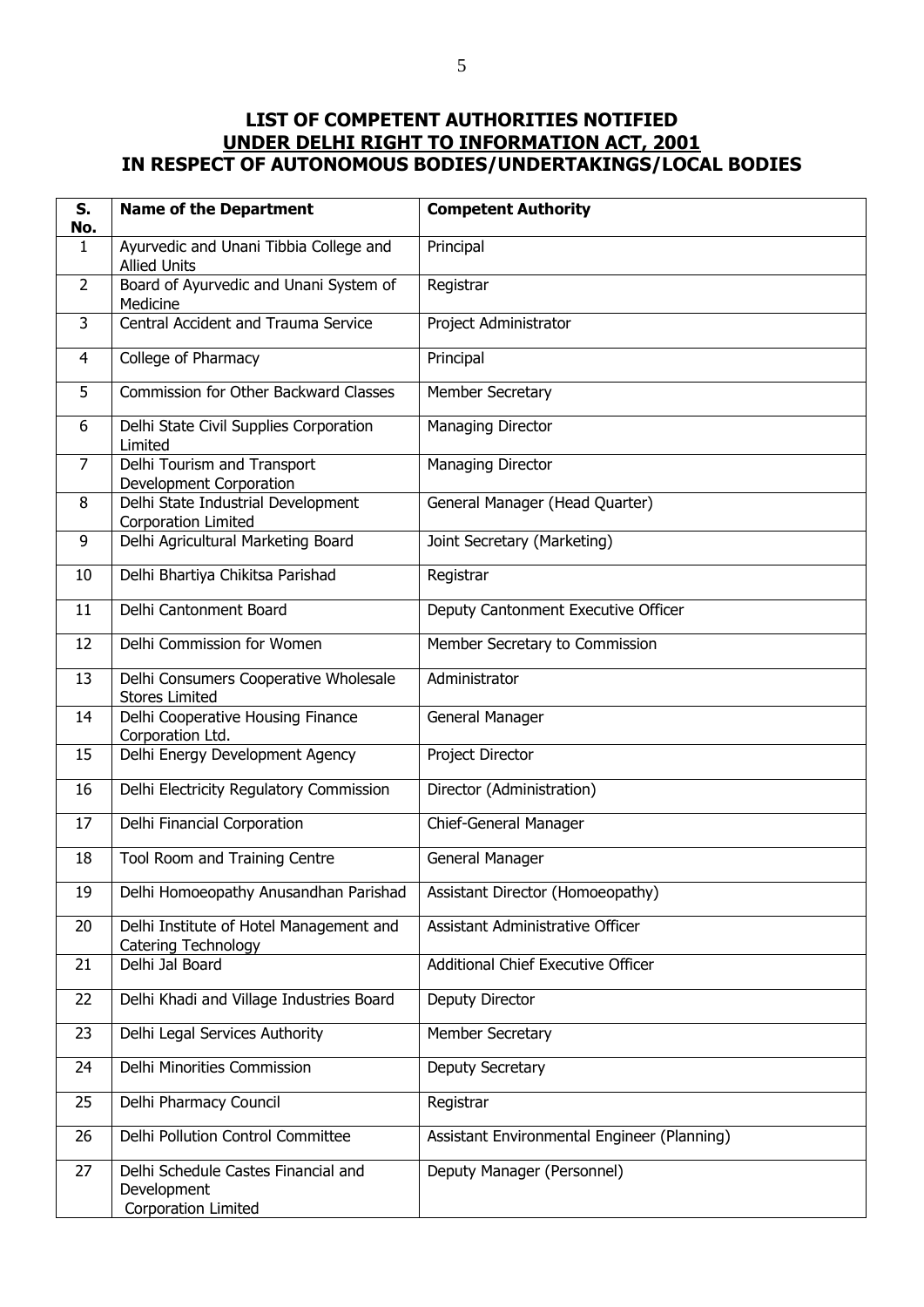| 28  | Delhi State Aids Control Society              | Joint Director                                                                                                                                                                                                                                                                                                                                                                                                                                                                                                                                                                                                                                                                                                                                                                                                                                                                                                                                                                                                                                                                                                                                                                                                                                                                                                                                                                                                                                                                                     |
|-----|-----------------------------------------------|----------------------------------------------------------------------------------------------------------------------------------------------------------------------------------------------------------------------------------------------------------------------------------------------------------------------------------------------------------------------------------------------------------------------------------------------------------------------------------------------------------------------------------------------------------------------------------------------------------------------------------------------------------------------------------------------------------------------------------------------------------------------------------------------------------------------------------------------------------------------------------------------------------------------------------------------------------------------------------------------------------------------------------------------------------------------------------------------------------------------------------------------------------------------------------------------------------------------------------------------------------------------------------------------------------------------------------------------------------------------------------------------------------------------------------------------------------------------------------------------------|
| 29  | Delhi State Co-operative bank Limited         | Managing Director                                                                                                                                                                                                                                                                                                                                                                                                                                                                                                                                                                                                                                                                                                                                                                                                                                                                                                                                                                                                                                                                                                                                                                                                                                                                                                                                                                                                                                                                                  |
| 30  | Delhi State Haj Committee                     | Secretary                                                                                                                                                                                                                                                                                                                                                                                                                                                                                                                                                                                                                                                                                                                                                                                                                                                                                                                                                                                                                                                                                                                                                                                                                                                                                                                                                                                                                                                                                          |
| 31  | Delhi Subordinate Services Selection<br>Board | Secretary                                                                                                                                                                                                                                                                                                                                                                                                                                                                                                                                                                                                                                                                                                                                                                                                                                                                                                                                                                                                                                                                                                                                                                                                                                                                                                                                                                                                                                                                                          |
| 32  | Delhi Transport Corporation                   | Regional Manager (South) in respect of matters relating to<br>Sriniwaspuri Depot, Sukhdev Vihar Depot, Kalkaji Depot,<br>Sarojini Nagar Depot, Vasant Vihar Depot<br>Regional Manager (East) in respect of matters relating to<br>Noida Depot, Hasanpur Depot, Nandnagri Depot, I.P. Depot<br>Regional Manager (West) in respect of matters relating to Hari<br>Nager Depot-I, Hari Nagar Depot-II, Hari Nagar Depot-III,<br>Keshopur Depot, Naraina Depot, Mayapuri Depot<br>Regional Manager (North) in respect of matters relating to<br>Rohini Depot-I, BBM Depot-I, BBM Depot-II, Wazirpur Depot-<br>III<br>Regional Manager (Rural) in respect of matters relating to<br>Bawana Depot, GTK Depot, Nangloi Depot, Dichau Kalan<br>Depot<br>Regional Manager (Interstate) in respect of matters relating to<br>Peeragarhi Depot, Rohini Depot-III, Dilshad Garden Depot,<br>Seemapuri Depot, Yamuna Vihar Depot, Ghazipur Depot,<br>Ambedkar Nagar Depot, Shadipur Depot, Wazirpur Depot-II<br>Dy. Chief General Manager (Publicity) (Traffic) in respect of<br>matters relating to Scindia House, Training School, Nand Nagri<br>Depot<br>Dy. Chief General Manager (MS-I) in respect of matters<br>relating to Central Workshop-I, Store and Purchase<br>Dy. Chief General Manager (MS-II) in respect of matters<br>relating to Central Workshop-II, Printing Press<br>Manager (PR) in respect of matters relating to DTC Head<br>Quarter and issues other than those covered by rest of the |
| 33  | Delhi Power Supply Company Ltd.<br>(TRANSCO)  | Competent Authorities of DTC<br>Chief Engineer (Comm.) in respect of matters relating to<br>Power Purchase, Agreement, Bulk Supply Tariff, Bulk Billing of<br>DISCOMS and other Licenses such as NDMC and MES<br>Additional Director (Finance) in respect of matters relating to                                                                                                                                                                                                                                                                                                                                                                                                                                                                                                                                                                                                                                                                                                                                                                                                                                                                                                                                                                                                                                                                                                                                                                                                                   |
|     |                                               | Finance including Transco and Holding Company, Revenue<br>and expenditure<br>Additional General Manager (Admn.) in respect of matters<br>relating to all Administrative, Establishment and Vigilance and<br>issues other than those covered by rest of the Competent<br>Authorities of TRANSCO                                                                                                                                                                                                                                                                                                                                                                                                                                                                                                                                                                                                                                                                                                                                                                                                                                                                                                                                                                                                                                                                                                                                                                                                     |
| 33A | Indraprastha Power Generation Company<br>Ltd. | Chief Engineer (RPH) in respect of matters relating to O & M<br>works of RPH, IPGCL (Genco), IPGP Plant Timarpur                                                                                                                                                                                                                                                                                                                                                                                                                                                                                                                                                                                                                                                                                                                                                                                                                                                                                                                                                                                                                                                                                                                                                                                                                                                                                                                                                                                   |
|     | (GENCO)                                       | Finance Officer (RPH) in respect of matters relating to Finance<br>including Sale of Energy, Expenditure of GENCO<br>Additional General Manager (Admn.) in respect of matters<br>relating to Administrative, Establishment and Vigilance and<br>issues other than those covered by rest of the Competent<br>Authorities of GENCO                                                                                                                                                                                                                                                                                                                                                                                                                                                                                                                                                                                                                                                                                                                                                                                                                                                                                                                                                                                                                                                                                                                                                                   |
| 34  | Delhi Waqf Board                              | <b>Chief Executive Officer</b>                                                                                                                                                                                                                                                                                                                                                                                                                                                                                                                                                                                                                                                                                                                                                                                                                                                                                                                                                                                                                                                                                                                                                                                                                                                                                                                                                                                                                                                                     |
| 35  | District and Session Judge Office             | Additional District and Session Judge (Administration)                                                                                                                                                                                                                                                                                                                                                                                                                                                                                                                                                                                                                                                                                                                                                                                                                                                                                                                                                                                                                                                                                                                                                                                                                                                                                                                                                                                                                                             |
| 36  | Guru Govind Singh Indraprastha<br>University  | Registrar (Administration)                                                                                                                                                                                                                                                                                                                                                                                                                                                                                                                                                                                                                                                                                                                                                                                                                                                                                                                                                                                                                                                                                                                                                                                                                                                                                                                                                                                                                                                                         |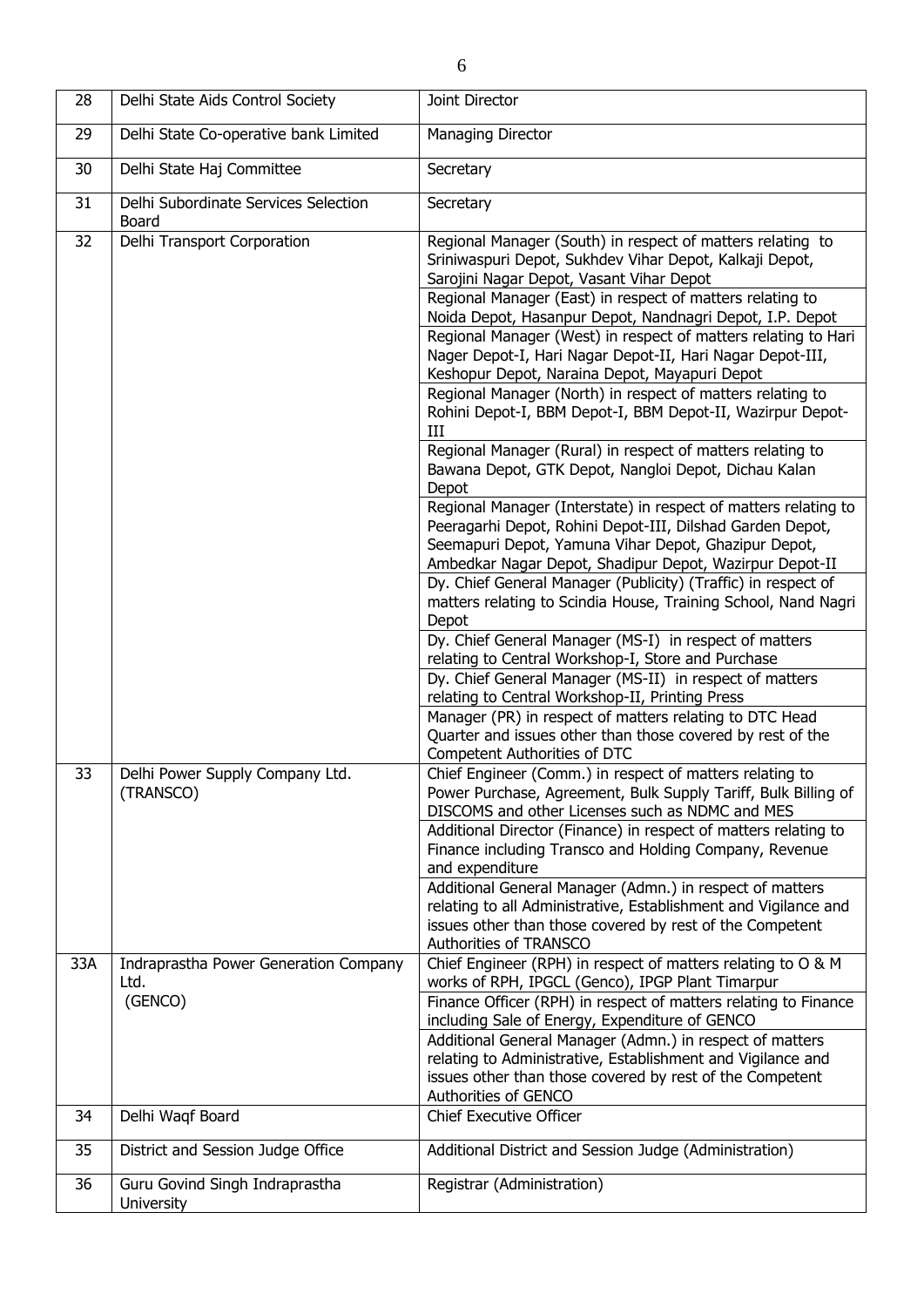| 37                     | Institute of Human Behaviour and Allied<br>Sciences   | Joint Director                                                                                                                |
|------------------------|-------------------------------------------------------|-------------------------------------------------------------------------------------------------------------------------------|
| 38                     | Delhi Urban Shelter Improvement Board<br>(DUSIB)      | Director (Administration)                                                                                                     |
| 39                     | Netaji Subhash Institute of Technology                | Dean (Administration)                                                                                                         |
| 40                     | New Delhi Municipal Council                           | Director (Public Relation)                                                                                                    |
| 41                     | State Council of Educational Research and<br>Training | Joint Director                                                                                                                |
| 42                     | Delhi State Election Commission                       | <b>Deputy Election Commissioner</b>                                                                                           |
| 43                     | Rajya Sainik Board                                    | Secretary                                                                                                                     |
| 44                     | Slum and Jhuggi Jhopdi                                | <b>Additional Commissioner</b>                                                                                                |
| 45 A<br>$\overline{1}$ | East Delhi Municipal Corporation                      | Deputy Commissioner (Land & Estate) in respect of matters<br>relating to Land & Estate Department                             |
| $\overline{2}$         |                                                       | Deputy Commissioner (Factory Licensing) in respect of<br>matters relating to Factory Licensing Department                     |
| 3                      |                                                       | Deputy Commissioner (CL&EC) in respect of matters relating<br>to Central Licensing & Enforcement Cell                         |
| 4                      |                                                       | Deputy Commissioner (R P Cell) in respect of Matters relating<br>to Remunerative Project Cell                                 |
| 5                      |                                                       | Dy. Commissioner (Advertisement) in respect of matters<br>relating to Advertisement Department                                |
| 6                      |                                                       | Engineer-in-Chief in respect of matters relating to Engineering<br>Department                                                 |
| $\overline{7}$         |                                                       | Municipal Health Officer in respect of matters relating to Public<br>Health.                                                  |
| 8                      |                                                       | Director (Primary Education) in respect of matters relating to<br><b>Education Department</b>                                 |
| 9                      |                                                       | Chief Engineer (DEMS) in respect of matters relating to<br>Sanitation Department                                              |
| 10                     |                                                       | Assessor & Collector in respect of matters relating to<br>Assessment & Collection Department                                  |
| 11                     |                                                       | Chief Law Officer/Officer holding charge of Post in respect of<br>matters relating to Law Department                          |
| 12                     |                                                       | Director (Horticulture) in respect of matters relating<br>Horticulture Department                                             |
| 13                     |                                                       | Chief Accountant-cum-Financial Advisor/Officer holding charge<br>of post in respect of matters relating to Finance Department |
| 14                     |                                                       | Chief Town Planner/Officer holding charge of post in respect<br>of matters relating to Town Planning Department               |
| 15                     |                                                       | Chief Engineer (HQ)/Officer holding charge of post in respect<br>of matters relating to Architect Department                  |
| 16                     |                                                       | Deputy Commissioner, Shahdara (South) Zone in respect of<br>matters relating to Shahdara South Zone                           |
| 17                     |                                                       | Deputy Commissioner, Shahdara (North) Zone in respect of<br>matters relating to Shahdara (North) Zone                         |
| 18                     |                                                       | Director (CSD) in respect of matters relating to Community<br>Services Department                                             |
| 19                     |                                                       | Chief Labour Welfare Officer in respect of matters relating to<br>Labour Department                                           |
| 20                     |                                                       | Director (P&I)/Officer holding charge of Post in respect of                                                                   |
| 21                     |                                                       | matters relating to Press & Information Department<br>Municipal Secretary in respect of matters relating to Municipal         |
| 22                     |                                                       | Secretary Office<br>OSD (Admn.) to Commissioner in respect of matters relating                                                |
|                        |                                                       | to Commissioner Office.                                                                                                       |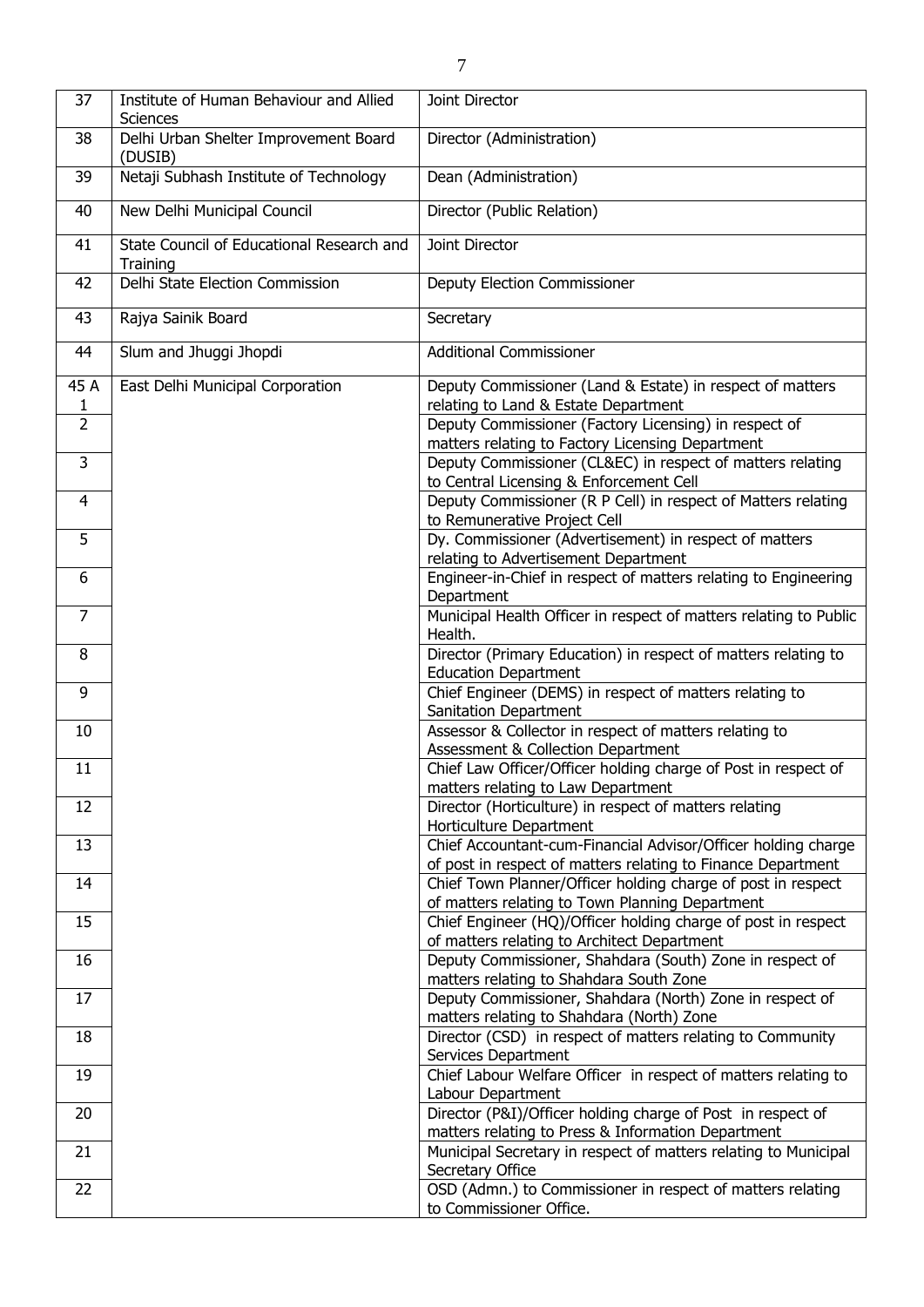| 23   |                                   | Deputy Commissioner (HQ) in respect of matters relating to<br>HQ and issues other than those not covered by rest |
|------|-----------------------------------|------------------------------------------------------------------------------------------------------------------|
| 24   |                                   | Director of Vigilance in respect of matters relating to vigilance                                                |
|      |                                   | Department                                                                                                       |
| 25   |                                   | Dy. Commissioner (Language) in respect of matters relating to<br>Language Department                             |
| 26   |                                   | Dy. Commissioner (CED) in respect of matters relating to                                                         |
|      |                                   | Establishment Department.                                                                                        |
| 27   |                                   | Director (Veterinary Services) in respect of matters relating to                                                 |
|      |                                   | Veterinary Services.                                                                                             |
| 28   |                                   | Director Hospital Administration in respect of matters relating                                                  |
|      |                                   | to Hospital/ Dispensaries Administration                                                                         |
| 29   |                                   | Director (Ayush) in respect of matters relating to Ayush                                                         |
|      |                                   | Department                                                                                                       |
| 45 B | North Delhi Municipal Corporation | Deputy Commissioner (Land & Estate)/Officer holding charge                                                       |
| 1    |                                   | of HOD in respect of matters relating to Land & Estate                                                           |
| 2    |                                   | Department.<br>Deputy Commissioner (Factory Licensing)/Officer holding the                                       |
|      |                                   | charge of HOD in respect of matters relating to Factory                                                          |
|      |                                   | Licensing Department.                                                                                            |
| 3    |                                   | Deputy Commissioner (CL&EC)/Officer holding charge of HOD                                                        |
|      |                                   | in respect of matters relating to Central Licensing &                                                            |
|      |                                   | Enforcement Cell.                                                                                                |
| 4    |                                   | Deputy Commissioner (R P Cell)/Officer holding the charge of                                                     |
|      |                                   | HOD in respect of matters relating to Remunerative Project                                                       |
|      |                                   | Cell                                                                                                             |
| 5    |                                   | Deputy Commissioner (Advertisement)/Officer holding the                                                          |
|      |                                   | charge of HOD in respect of matters relating to Advertisement                                                    |
|      |                                   | Department                                                                                                       |
| 6    |                                   | Engineer-in-Chief in respect of matters relating to Public                                                       |
|      |                                   | Health                                                                                                           |
| 7    |                                   | Municipal Health Officer in respect of matters relating to Public<br>Health                                      |
| 8    |                                   | Director (Primary Education)/Officer holding the charge of                                                       |
|      |                                   | HOD in respect of matters relating to Education Department                                                       |
| 9    |                                   | Director-in-Chief (DEMS)/Officer holding the charge of HOD in                                                    |
|      |                                   | respect of matters relating to Sanitation Department                                                             |
| 10   |                                   | Assessor & Collector/Officer holding charge of HOD in respect                                                    |
|      |                                   | of matters relating to Assessment & Collection Department.                                                       |
| 11   |                                   | Chief Law Officer/Officer holding the charge of HOD in respect                                                   |
| 12   |                                   | of matters relating to Law Department<br>Director (Horticulture)/Officer holding the charge of HOD in            |
|      |                                   | respect of matters relating to Horticulture Department                                                           |
| 13   |                                   | Chief Accountant-cum-Financial Advisor in respect of matters                                                     |
|      |                                   | relating to Finance Department                                                                                   |
| 14   |                                   | Chief Town Planner/Officer holding charge of HOD in respect                                                      |
|      |                                   | of matters relating to Town Planning Department                                                                  |
| 15   |                                   | Chief Architect/Officer holding the charge of HOD in respect of                                                  |
|      |                                   | matters relating to Architect Department                                                                         |
| 16   |                                   | Deputy Commissioner, City Zone in respect of matters relating                                                    |
|      |                                   | to City Zone                                                                                                     |
| 17   |                                   | Deputy Commissioner, Rohini Zone in respect of matters                                                           |
|      |                                   | relating to Rohini Zone.                                                                                         |
| 18   |                                   | Deputy Commissioner, Civil Line Zone in respect of matters                                                       |
|      |                                   | relating to Civil Line Zone                                                                                      |
| 19   |                                   | Deputy Commissioner, Karol Bagh Zone in respect of matters<br>relating to Karol Bagh Zone.                       |
| 20   |                                   | Deputy Commissioner, Narela Zone in respect of matters                                                           |
|      |                                   | relating to Narela Zone                                                                                          |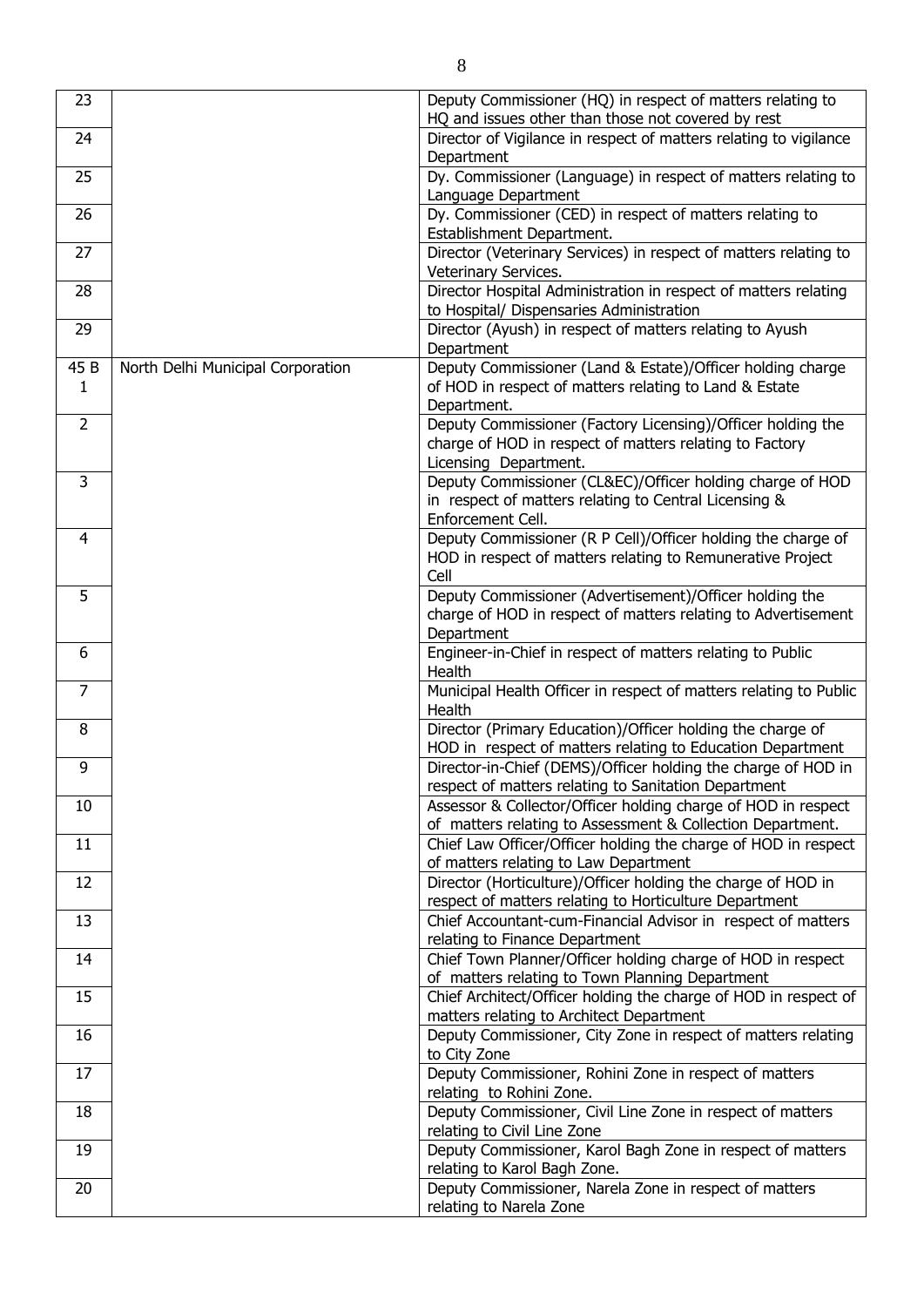| 21                   |                                   | Deputy Commissioner, SP Zone in respect of matters relating<br>to SP Zone.                                                                                    |
|----------------------|-----------------------------------|---------------------------------------------------------------------------------------------------------------------------------------------------------------|
| 22                   |                                   | Director (CSD)/Officer holding charge of HOD in respect of<br>matters relating to Community Services Department                                               |
| 23                   |                                   | Chief Labour Welfare Officer/Officer holding charge of HOD in<br>respect of matters relating to Labour Welfare Department                                     |
| 24                   |                                   | Director (P&I)/Officer holding charge of HOD in respect of<br>matters relating to P&I                                                                         |
| 25                   |                                   | Municipal Secretary in respect of matters relating to Municipal<br>Secretary Office                                                                           |
| 26                   |                                   | Secretary to Commissioner in respect of matters relating to<br>Commissioner Office.                                                                           |
| 27                   |                                   | Addl. Deputy Commissioner (HQ) in respect of matters<br>relating to HQ and issues other than those not covered by rest<br>of the Competent Authorities of MCD |
| 28                   |                                   | Director of Vigilance in respect of matters relating to Vigilance<br>Department                                                                               |
| 29                   |                                   | Addl. Deputy Commissioner (Language)/Person holding<br>charge of HOD Language in respect of matters relating to<br>Language Department                        |
| 30                   |                                   | Director (Pers.) in respect of matters relating to Establishment<br>Department                                                                                |
| 31                   |                                   | Director (Veterinary Services) in respect of matters relating to<br><b>Veterinary Services</b>                                                                |
| 32                   |                                   | Director Hospital Administration in respect of matters relating<br>to Health Department                                                                       |
| 33                   |                                   | Director (Ayush) in respect of matters relating to Ayush<br>Department                                                                                        |
| 34                   |                                   | Director (Enquiry) in respect of matters relating to Enquiry<br>Department.                                                                                   |
| 45 C<br>$\mathbf{1}$ | South Delhi Municipal Corporation | Deputy Commissioner/OSD/ADC(Land & Estate) or the officer<br>functioning as HOD in respect of matters relating to Land &<br><b>Estate Department</b>          |
| $\overline{2}$       |                                   | Deputy Commissioner/OSD/ADC(Factory Licensing) or the<br>officer functioning as HOD in respect of matters relating to<br>Factory Licensing Department         |
| 3                    |                                   | Deputy Commissioner/OSD/ADC(CL&EC) or the officer<br>functioning as HOD in respect of matters relating to Central<br>Licensing & Enforcement Cell             |
| 4                    |                                   | Deputy Commissioner/OSD/ADC (R P Cell) or the officer<br>functioning as HOD in respect of matters relating to<br>Remunerative Project Cell                    |
| 5                    |                                   | Deputy Commissioner/OSD/ADC (Advertisement) or the officer<br>functioning as HOD in respect of matters relating to<br>Advertisement Department                |
| 6                    |                                   | Engineering in Chief or the officer functioning as HOD in<br>respect of matters relating to EMS & Engineering Department                                      |
| $\overline{7}$       |                                   | MHO (PH) or the officer functioning as HOD in respect of<br>matters relating to Public Health                                                                 |
| 8                    |                                   | Director (Primary Education) or the officer functioning as HOD<br>in respect of maters relating to Education Department                                       |
| 9                    |                                   | Assessor & Collector or the officer functioning as HOD in<br>respect of matters relating to Assessment & Collection                                           |
| 10                   |                                   | Department<br>Law Officer or the officer functioning as HOD in respect of                                                                                     |
| 11                   |                                   | matters relating to Law Department<br>Director (Horticulture) or the officer functioning as HOD in<br>respect of matters relating to Horticulture Department  |